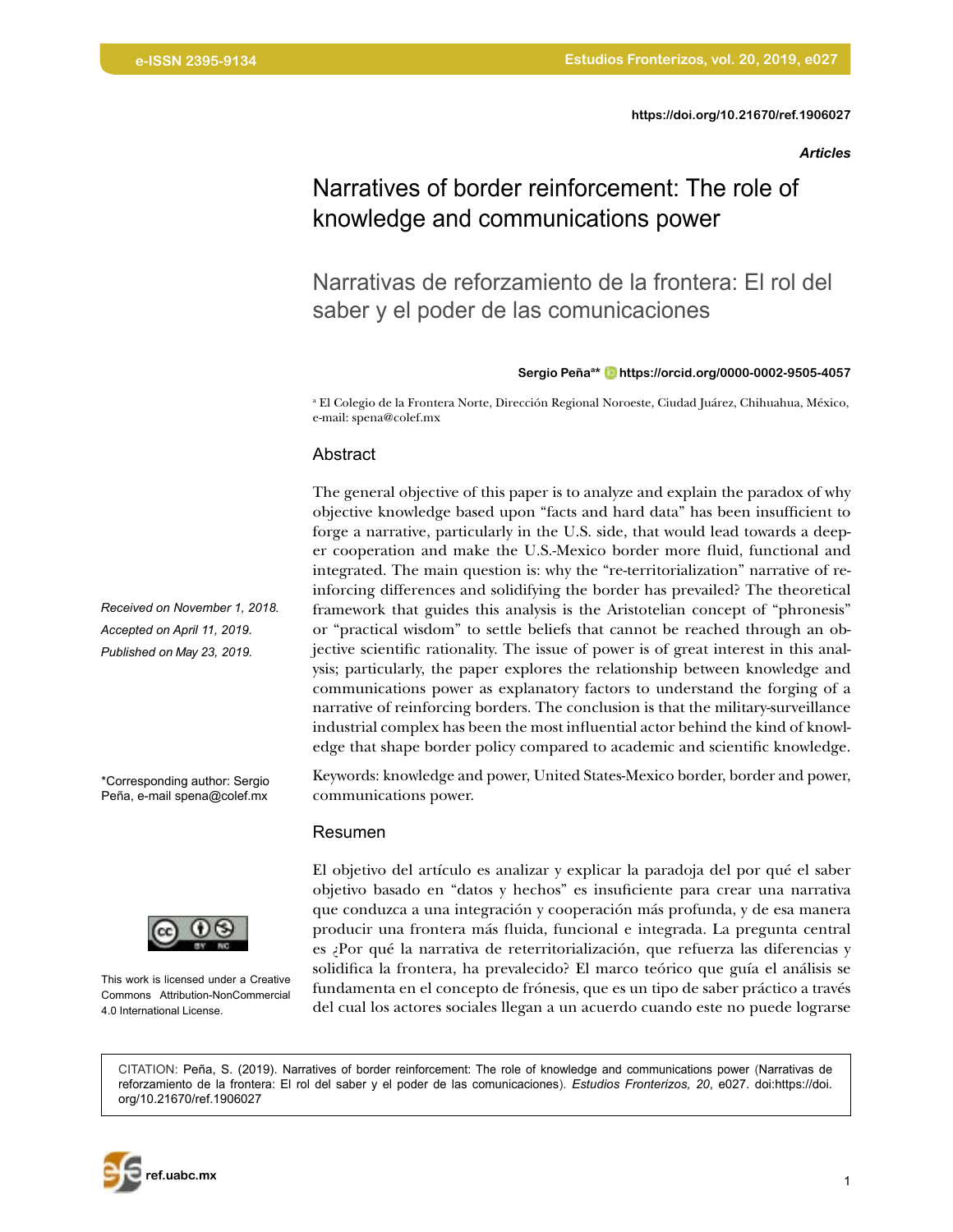por medio de la racionalidad científica. El tema de poder juega un rol importante en el análisis —particularmente, la relación entre el saber y el poder de la comunicación para articular una narrativa de diferenciación. La conclusión es que el poder de la industria militar y de vigilancia ha tenido mayor influencia en darle forma a la política fronteriza comparada con el poder de la academia y el conocimiento científico.

Palabras clave: conocimiento y poder, frontera Estados Unidos-México, frontera y poder, poder de las comunicaciones.

### Introduction

The U.S.-Mexico border in recent decades has been the subject of competing narratives and rationalities. On the one hand, a discourse derived from neoliberal processes of globalization implies policies to "de-territorialize" borders and construct a transnational community where borders are liquefied or easier to cross. On the other hand, a "re-territorialization" discourse emphasizing differences and strengthening the notion of the border as barrier and threat, thus solidifying borders (Bauman, 2007, pp.1-26; Bauman, 2012, pp. 1-15). The election of Donald J. Trump is an attempt to return to the Euclidian geographical view of borders as a physical line and a process of reinforcing differentiation to sort out those who belong and those who are exclude (Newman, 2003).

The main question I am aiming to answer is why the "re-territorialization" narrative of reinforcing differences and solidifying the border has prevailed, despite the fact that there is evidence (trade, foreign direct investment, etc.) showing that a more seamless border is an important economic asset for both countries? The general objective of this paper is to analyze and explain the paradox of why objective knowledge based upon "facts and hard data" has been insufficient to forge a narrative, particularly in the U.S. side, that would lead towards a deeper cooperation and make the u.s.-Mexico border more fluid, functional and integrated. The paper purpose is mainly theoretical and draws in some empirical facts to illustrate rather than to prove.

I acknowledge that there is a vast body of knowledge produced by international relations scholars, among others, that could be helpful. However, my goal is to test Flyvbjerg (2001) proposal of employing "phronesis" as theoretical approach to explain the reinforcement of the border as a barrier. The concept of phronesis (Flyvbjerg 2001, pp. 110-128) is based on the Aristotelian idea of "practical wisdom" and it is one of the ethical virtues that Aristotle identifies as a type of knowledge. According to Flyvbjerg (2001, pp. 25-37) social sciences has come to a point of facing nihilism and lacking any meaning due to current sciences wars (Ross, 1996) between positivist and relativist philosophies. Phronesis, according to Bent Flyvbjerg (2001, pp. 110-128) can provide new meaning to the social sciences and move beyond the ontological dichotomy of objectivity and cultural relativism. Phronesis takes into consideration social relationships around issues of power and "value rationality" to provide a more realistic ontological explanation of the social world. According to Aristotle (2009, pp. 105-107) practical wisdom or Phronesis is the kind of reason that is fundamental in a society, to settle beliefs through deliberation, when science or pure objectivity fails to do so. One basic premise derived from a phronetic analysis is that power is key to rationalizing and shaping a reality (Flyvbjerg, 2001, pp. 110-128).

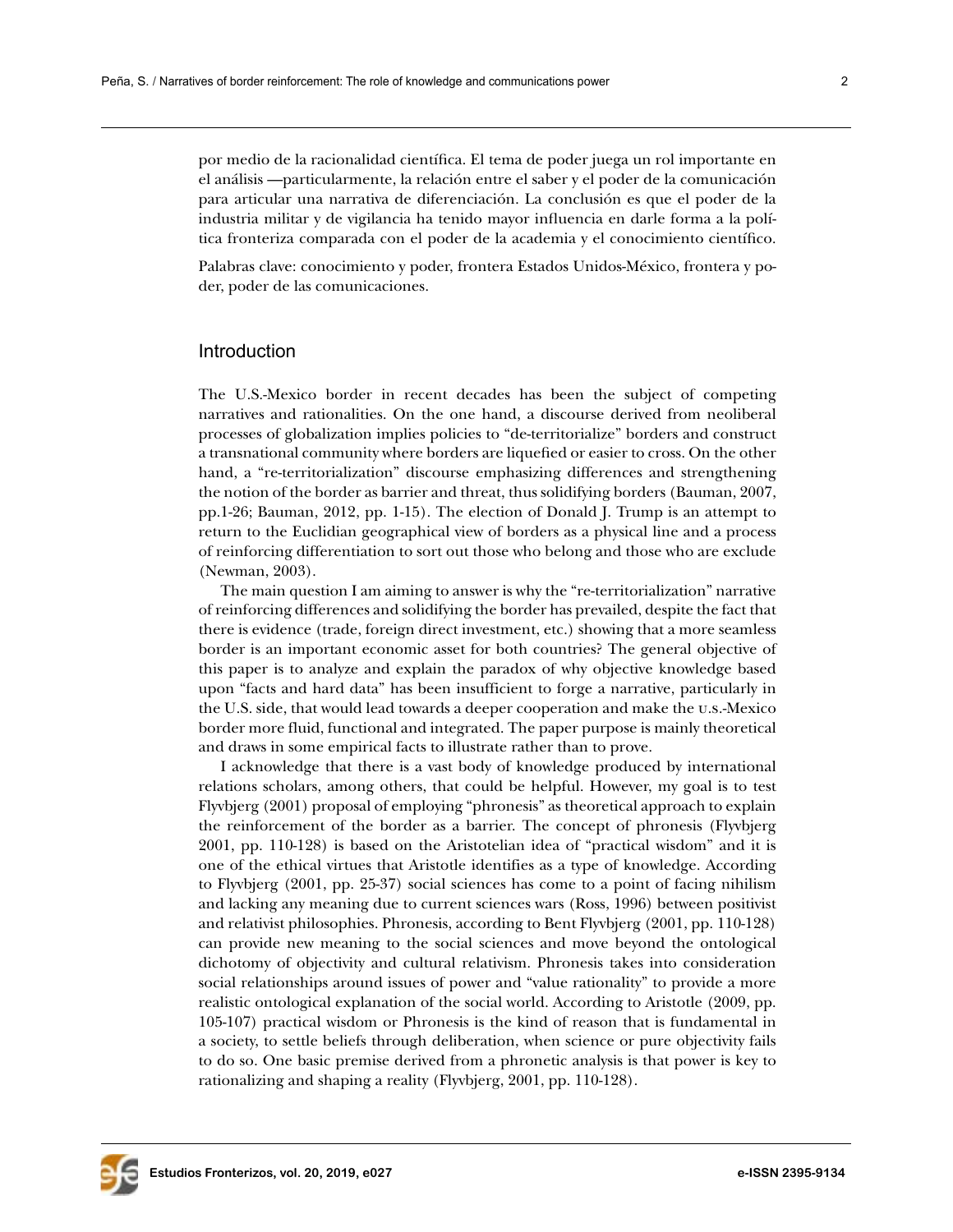The way power is deployed and exercised to rationalize and shape a reality is the main theme of the paper. One of the limitations of Flyvbjerg (2001, pp. 88-109) is that lacks a theorization of power and provides very limited explanation into the kind of power that is relevant to take into consideration (Forester, 2001). I argue that by coupling phronetic knowledge and communications power provide a useful line of inquiry; particularly, exploring how knowledge about the object (i.e. border) is being produced, by whom and for what purpose? Communications power (Castells, 2007; Castells, 2013, pp. 10-53) is used as a way to uncover how a message is being produced in the network society in order to shape the "truth" about the object (i.e. the border); the role of traditional mass media and social media are of particular interest. The main hypothesis is that the military-surveillance industrial complex has been the most influential actor behind the kind of knowledge that shape border policy. Furthermore, Trump's election based on anti-immigrant, anti-trade and anti-Mexican views, has shown the power of communications, through social media in the U.S., to shape minds and opinions about the border in a deliberative setting. As it will be discussed later, the election of Trump is an example of continuity to illustrate the power of communication, such as social media, as a tool to reinforce symbolic borders through material means such as physical barriers and military tactics, rather than a platform of pragmatic truthful debate where people, through intersubjective means, come to an "agreement of the situation" as in a Habermasian' view of communicative action (Habermas, 1985).

The remainder of the paper is divided into three sections. The first section offers an analysis of how border scholars have study the issues of power and rationality and borders in order to set up my point of departure. The following section focuses on answering the guiding questions that Flyvbjerg (2001, pp. 53-65) proposes which are: *1)* Where are we going? *2)* Who gains and who loses, by which means of power? This is the most important question. *3)* Is it desirable? and *4)* what should be done? The final section provides some conclusions and reflections.

# Borders, Knowledge and Power: Theoretical Framework

Before delving into the issues of power at the U.S.-Mexico border, it is important to review some of the arguments (Heyman, 2017; Newman, 2003, p. 22; Paasi, 2010; Paasi, 2011; Salter, 2006; Slack, Martínez, Lee & Whiteford, 2016; Sparke, Sidaway, Bunnell & Grundy-Warr, 2004) being made in regards to power and borders. Sparke et al. (2004, p. 488 citing O'Tuathail), argue that territory needs to be re-conceptualized as a regime of practices triangulated between institutionalization of power, materialization of place and idealization of 'people's. Paasi (2011, pp. 11-12) argues that little attention has been paid to the issue of how social power is involved in the region building process; the author concludes that regional identities in practice:

…are typically discourses of scientists, politicians, administrators, cultural activists or entrepreneurs that aim to distinguish a region from some others. Such classifications are inevitably based on certain choices, where some elements are chosen to constitute and identity narrative and some others are excluded. Thus they are expressions of power in delimiting, naming, and symbolizing space and groups of people (Passi, 2011, p. 14).

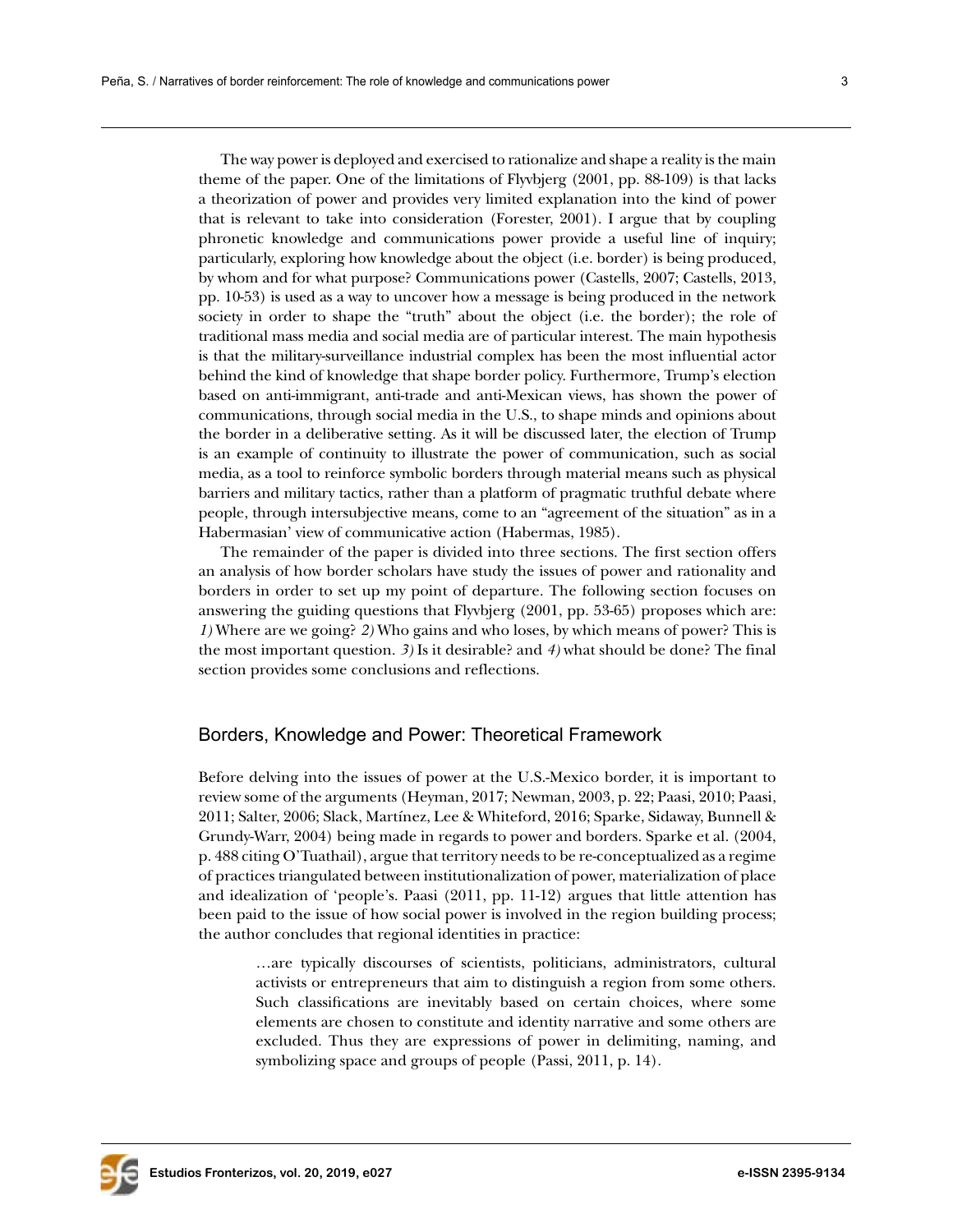Newman (2003, p. 22), along the same lines, argues that borders are institutions that govern the extent of "inclusion/exclusion" and power elites decide who is excluded and "[they] view the border as an institution which protects those who are on the 'inside' or are 'here' from the (perceived) negative impact of those who have been excluded and are on the 'outside' or are 'there'." (Newman, 2003, p. 14). Slack et al. (2016, p. 8) focuses on how policies of "deterrence strategy" are shape by State power with a militarized logic with emphasize on inflicting "pain, suffering, and trauma as a deterrence". Heyman (2017, p. 46) takes a critical and relational approach, and shows how power attempts to deal with the paradox of "uneven and combined development at the border", where "managerialist elites" views, of a more functionalist space, are in competition with right-wing views focus on symbolic borders and policing. In summary, the review shows that borders are social constructs based on people's subjectivities and where politics and power relations are the arenas to settle the differences and put into action (i.e. policies) the ideas. Salter (2006) moves beyond the analysis of power from the macro perspective of border making into an analysis of how power is put into action by using Foucault's concepts of biopolitics as practices of inclusion/exclusion. Salter (2006, p. 173) argues that the concept of biopolitics helps explain and understand the way in which obedience and choice are structured through a power/knowledge network. Anti-terrorist policies put in place to screen vetting people have made scholars pay attention to power relationships between the sovereign and the control of bodies; this biopolitical power is exercised at all sorts of borders crossings including airports in the form of power technologies such as biometrics, finger printing, eye scans, etc. (Salter 2006, pp. 169-174).

Bauman (2012, pp. 8-11) argues that one of the main attributes of modernity was how time and space is conceived. Whereas space was fixed, time was dynamic. The panopticon, according to Bauman (2012, pp. 9-11), is an example of modern power associated with the need of professional surveillance. Border surveillance and security are examples of this solid modernity. Border security institutions, such as the U.S. Border Patrol and Immigration and Customs Enforcement (ice) are the examples of solid institutions that embedded modern panopticon power of the nation-State.

In the above analyses border reinforcement (i.e. differentiation) involves power relations. Power helps to shape and rationalize narratives that portray borders as threats, out of control, "no man's land," etc. The above analyses explain how power is exercised to institutionalize borders as processes of differentiation and exclusion. The point of departure of this paper, regarding power, is that I anchor the present analysis of power and borders with the conceptual framework of Foucault (1980, pp. 55-165) and Bourdieu (2003, pp. 220-228) regarding the relationship between knowledge and power. Also, I used the idea of Castells (2007; Castells, 2013, pp. 10-53) around the topic of communications power.

Foucault (1980, pp. 55-165) and Bourdieu's (2003, pp. 220-228) ideas are useful to explore the issue of who decides which knowledge is more accepted by the social corpus to produce a narrative that will drive policy making. And Castells' idea (2007; Castells, 2013, pp. 10-53) of communications power will be used to explain the role of mass and social media; particularly the success of Donald Trump, in the use of social media to get elected by employing a narrative of differentiation around an anti-NAFTA and anti-Mexican discourse.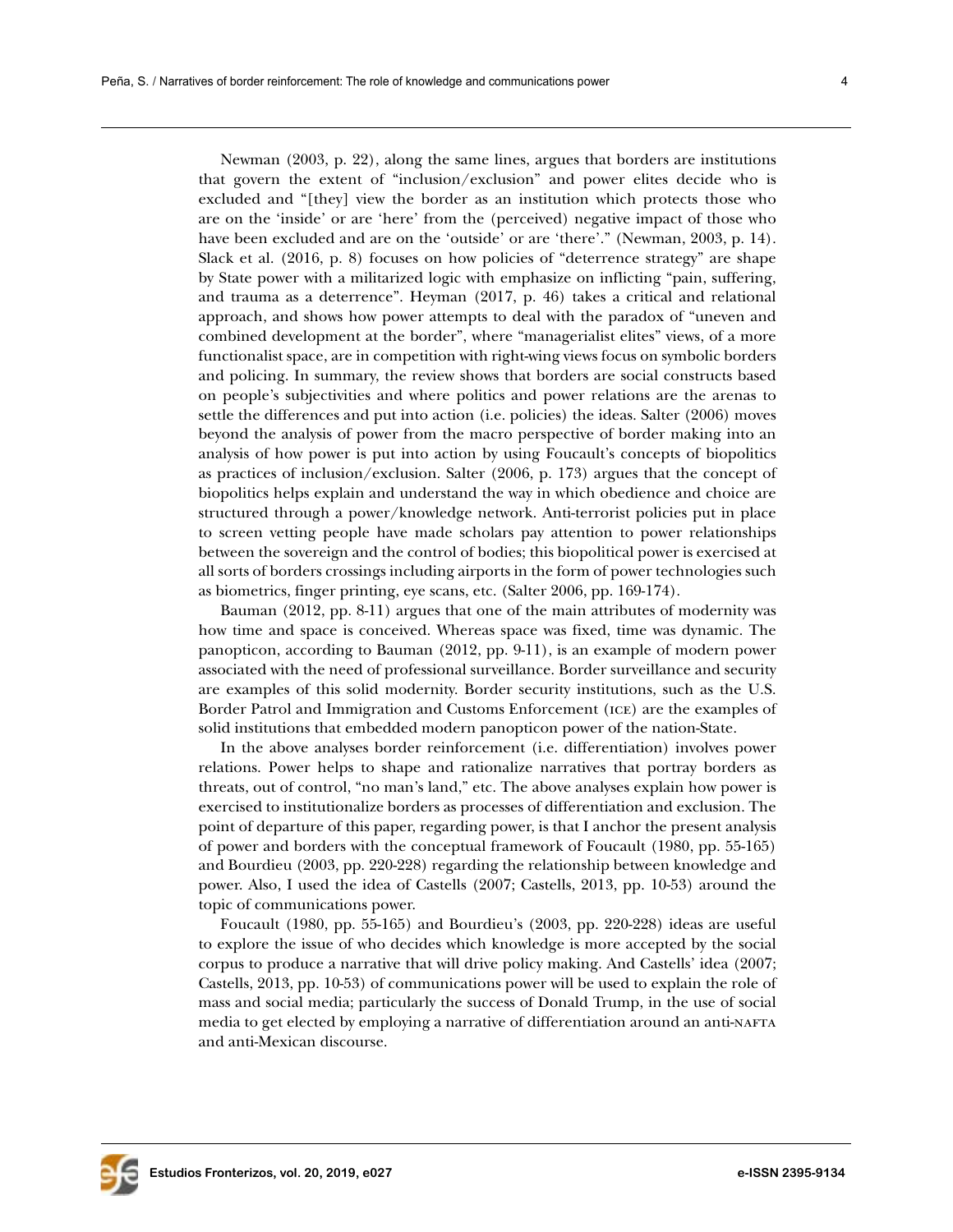Foucault's (1980, pp. 78-108) concepts of dominant and "subjugated" knowledge, and Bourdieu's (2003, pp. 163-170; Bourdieu, 2014, pp. 162-175) concept of "symbolic power" are helpful, and provide a bridge to Castells (2007; Castells, 2013, pp. 10-53) idea of communications power. Both, Foucault (1980, pp. 5-165) and Bourdieu (2003, pp. 163-170; Bourdieu, 2014, pp. 162-175), challenge the idea that knowledge production is an objective, value free enterprise as positivists social science portraits; rather knowledge is the product of power relations, and those in power are the ones who decide which knowledge becomes valid and considered mainstream and accepted by society. Foucault (1980, p. 82) explains how some ideas or forms of producing knowledge become predominant over others forms of "subjugated knowledges…that have been disqualified as inadequate to their task or insufficiently elaborated: naïve knowledges, located low down in the hierarchy, beneath the required level of cognition or scientificity". Examples of the subjugated knowledge include "commonsense knowledge, popular knowledge", etc. Bourdieu (2014, pp. 162-175) explores the question of how the dominant dominates and he argues that is through symbolic power that the dominant creates relations of force as well as relations of meaning; this kind of power is exercised in "invisible way that people are unaware of its very existence [and] the very exercise of this power depends on this lack of awareness".

Foucault (1980, pp. 109-133) puts the emphasis on how some narratives through knowledge-power relations become dominant, whereas Bourdieu (2014, pp. 162-175) highlights the ways how those narratives of power through share meanings become part of the social body. Thus, knowledge-power and discourses are linked and through different channels of communications need to be reproduced. Castells (2007, pp. 240- 243; Castells, 2013, pp. 10-53) argues that political communication as a means to create a social narrative and action has changed dramatically by the emergence of social media. The typical channels of communication such as mass media (newspapers, tv, radio) no longer have the monopoly of being gatekeepers or intermediate filters of news and narratives between politicians and society; social media has provided new means of direct network communication between politics and society, often bypassing traditional media. This new venue has changed dramatically how narratives are being produced, reproduced and contested. The election of Trump, due to the peculiar electoral college and despite the fact that obtained fewer votes than Hillary Clinton, is an example of the power of social media as a mean to disseminate a narrative of differentiation that a considerable percentage of the social corpus accepted; the border wall between the U.S. and Mexico being a centerpiece of this narrative that reinforces symbolic borders. The traditional truth standards of mass media reporting based on fact checking and ethics of objective communication are confronted with other channels of mass communication (e.g. Fox News), such as social media (Breitbart News Network) where people look for opinions, of like-minded networks, to reinforce their views become accepted facts and present an alternative narrative and reality to the traditional mass media.

Figure 1 shows the analytical framework to understand the logic that drives power and action at the border. There are forms of knowledge that can be objective, subjective or intersubjective communicative processes. The idea that knowledge is power and a resource that is exercised to reinforce differentiation is emphasized. The exercise of power is instrumental; power is a mean to achieve an end of maintaining symbols that are considered mainstream (cultural traditions, language, etc.) or dominant,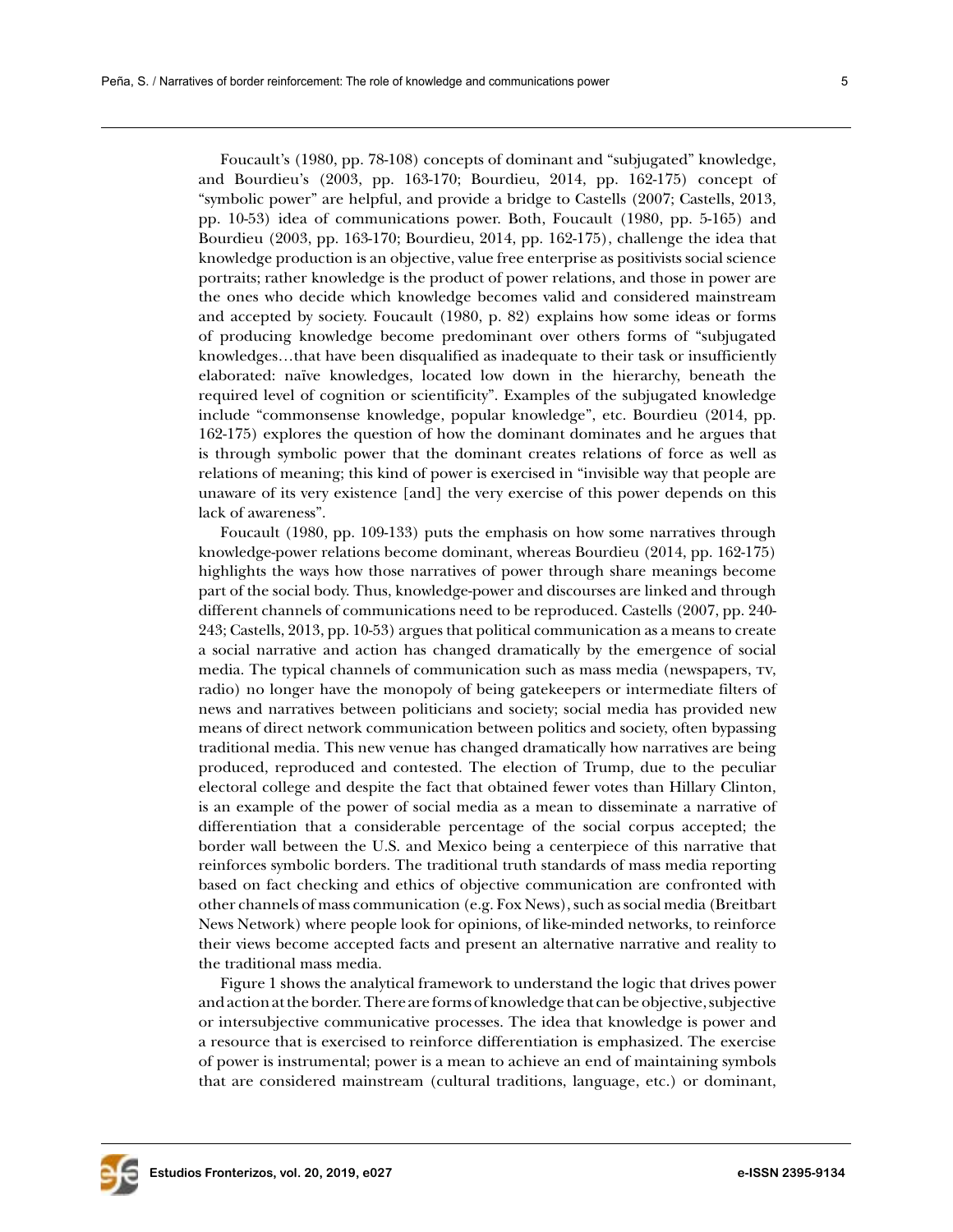and also power is able to shape reality shutting down "counter conducts" (Foucault, 2004, pp. 191-226; Bourdieu, 2003, pp. 43-65) movements and ideas. Communications power (Castells, 2007; Castells, 2013, pp. 20-53) plays an important role in producing and reproducing those narratives that lead to exclusionary policy actions (legislation and resource allocation to reinforce a material and symbolic border).



**Figure 1. Analytical framework: Power and rationality**

Source: Developed by the author.

The ideas of Foucault and Bourdieu are not incompatible with the idea of Aristotle's (2009, pp. 105-107) practical wisdom. Aristoteles identifies five forms of "wisdom" or reason through which people "affirm or denial truth"; these are: a theoretical one where science is the way to produce knowledge; and a practical one where deliberation is a form to create reason through practical wisdom. The other three are intuition, philosophical wisdom, and art. According to Aristotle (2009, pp. 105-107) practical wisdom is the knowledge that is form through deliberation. A subject with practical wisdom is one that is able to "deliberate" about "what sorts of thing conduce to the good life in general a capacity to act with regard to the things that are good or bad for man" (Aristotle, 2009, p. 106). In summary, practical wisdom is about things which "it is possible to deliberate" (Aristotle, 2009, p. 108).

I argue that this conceptual framework provides a route to be able to answer the four basic questions posed by Flyvbjerg (2001, pp. 53-65) that are used to explore how power is able to shape, produce and reproduce a narrative of border reinforcement and differentiation. In brief, border narratives are not necessarily driven by ontological objectivism of rational scientific wisdom but rather through practical wisdom where deliberation is a mean to construct and rationalize a narrative and where "value rationality" plays a key role.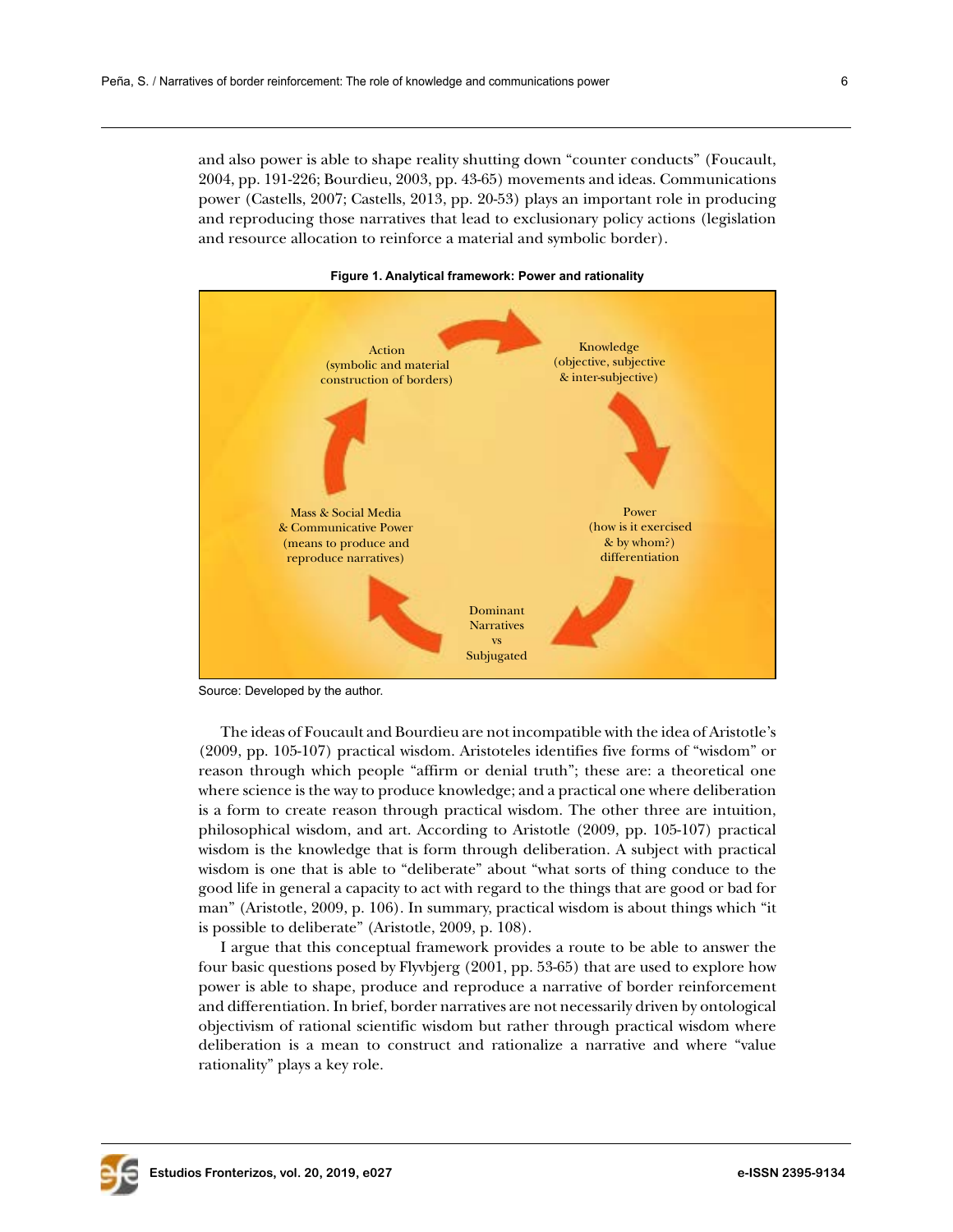# *Power at the U.S-Mexico Border: A Phronesis Approach*

Flyvbjerg (2001, pp. 53-65) proposes four questions that are relevant to operationalize phronesis as a methodological research strategy. The questions are: Where are we heading? Who wins and who loses and through which means of power? Is it desirable? What can be done? This section employs those questions as a way to organize the discussion around the issue of practical knowledge and communication powers.

As stated earlier this section's main goal is illustrative rather than seeking external validity through empirical data. The data or cases used are mostly to exemplify and strengthen the theoretical arguments developed in the paper. A detail statistical analysis of social media data is beyond the scope of this paper.

### *Where are we Heading?*

The U.S.-Mexico border in the last few decades has experienced a dialectical process of deterritorialization and re-territorialization (Fuentes and Peña 2010) typical of globalization (Brenner, 1999; Harvey, 2006, pp. 9-68; Sassen, 2007, pp. 45-96). This is, while capital and goods flow across borders more freely; flows of unskilled labor and people, from poorer neighbors, are more restricted in general by wealthier receiving countries (Boehmer & Peña, 2012, pp. 274-277). At the same time that infrastructure such as bridges, port facilities, etc. are upgraded and expanded to facilitate crossborder trade; fences as well as more sophisticated surveillance technology (Boyce, 2016, pp. 255-257) to detect unauthorized crossing (e.g. undocumented migrants and illicit goods) are deployed at the border (Slack et al., 2016). Sohn (2014) points out that globalization was an important driving force for states to give up some sovereignty to "transnational bureaucracies" to implement some deterritorializing process (i.e. make borders more fluid and seamless) in order to ensure the accumulation of capital. Bauman (2007, pp. 5-26; Bauman, 2012, pp. 1-15) argues that globalization is a process of "liquefying" old "solid" institutions, a process that creates negative outcomes such as uncertainty, unsafety and insecurity described as the "unholy trinity" of "modern liquidity."

The terrorist attacks on the U.S. on 09/11/2001 reinforced the sense of insecurity and brought back the nation-State by reasserting its police power (Foucault, 2004, pp. 311-361) as a key function for protecting population safety; thus, accentuated more restrictive territorial policies at the U.S.-Mexico borders to manage uncertainty and insecurity (Slack et al., 2016). The terrorist attacks have undone the limited attempts of transnationalism and cross-border multi-level governance in favor of a more traditional neo-realist approach (Morgenthau, 2014) based upon the notion of using police power to maintain control of the territory and its borders (Foucault, 2004, pp. 311-361). The U.S.-Mexico border has become one of the sceneries where security policies materialized, by making the border physically more visible and harder to cross; this is, power has been exercised to reinforce differences and separation; as Newman (2003) points out, borders are processes of differentiation and exist as an institution to protect those "inside" from the dangers of whatever is "outside" the border.

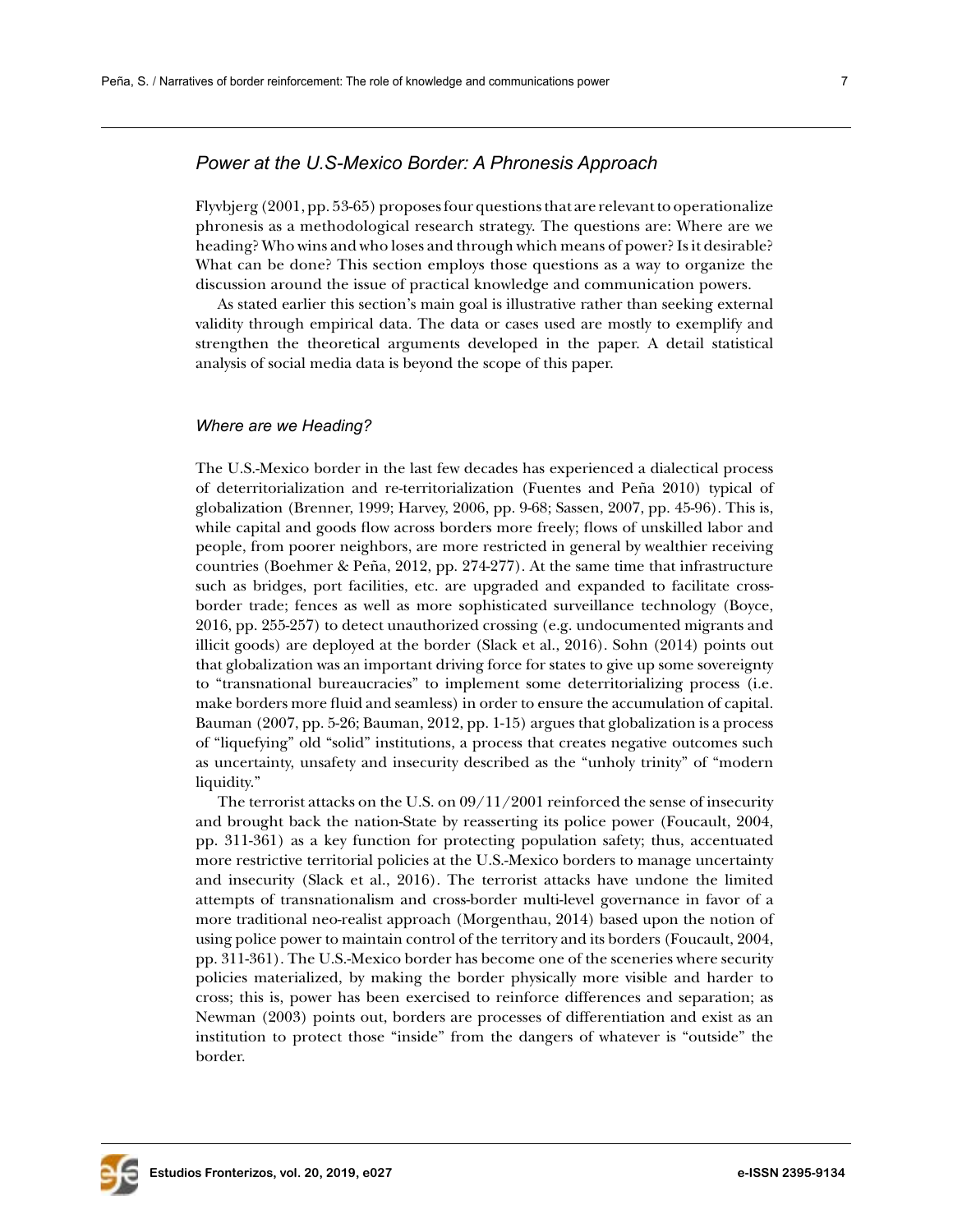The U.S.-Mexico border, though, never conceived in pure spatial relational terms, has reinforced the Euclidian conception of border government. According to Harvey (2006, pp. 119-148) a Euclidian conception of space emphasizes the geographic and physical attributes of demarcation; thus the border becomes a container of processes that codifies what is "in" and what is "outside" (Taylor, 2003, pp. 102-108). Differentiation policies and actions by the U.S. at the border are aimed to protect, what Bourdieu (2003, pp. 220-228) calls, the symbolic power (e.g. hegemonic language, identity, etc.) of those in control from "outside" threats (culture, terrorism, undocumented migration, drugs, undemocratic values, etc.).

The border policy, particularly after 09/11, is heading towards an emphasis of border as a differentiation or a "mixophobia" (Bauman, 2007, pp. 86-93) defined by power holders in Washington and some states such as Texas and Arizona. Border reality is being shaped and defined by power holders and particularly by the "surveillanceindustrial complex" (Hayes, 2012; Lyon, 2010). Using Bauman's (2007, pp. 86-93; Bauman, 2012, pp. 182-184) concepts, I would add that the idea of a border wall is a "mixophobic" response by a segment of American society affected by the three negative aspects of globalization —uncertainty, unsafety and insecurity. Donald Trump has exploited and reinforced successfully, through social media, the anxiety of a segment of U.S. society. The narrative, that has succeeded in rationalizing the border, is that the southern border is the source of those "unholy trinity" effects; therefore it is necessary to build an "armor" to maintain the "…island of homely and cosy tranquility in a sea of turbulence and inhospitality" (Bauman, 2012, p. 182). In summary, we are heading towards a material border that separates, differentiates, expels and denies entry to those labeled as a risk (Newman, 2003, pp. 19-20) to the symbolic power, portrayed as national values; Heyman (2017) equates this policy as a "border Apartheid" in the sense that some segments of borders residents are banned from entering into the U.S. space. Trump's executive orders have identified two main groups considered a risk to the symbolic power; first, undocumented immigrants coming through the southern border (Mexicans and central Americans), and that is why a border wall is needed. Second, nationals of seven majority Muslin countries (Syria, Iraq, Iran, Somalia, Libya, Yemen and Sudan) considered being at the forefront of radical Islamism and a threat to the U.S. national security. The Trump administration recently has exploited and portrait as an "invasion" asylum seeker from Central American countries; thus, using the executive power to declare a "national emergency" at the border. Disrupting border flows and sensationalizing the problem, through mass and social media, is a way to reinforce its political message that will carry on to the next election. The democratic system and the media again will be a medium to debate and settle beliefs that cannot be settled through objective means.

#### *Who Wins and who Loses, and Through Which Means of Power?*

The goal in this section is to illustrate Foucault's idea of how power is deployed to the production of knowledge that becomes the driving force of policy-making. The knowledge that is employed to rationalize actions that at the end served some powerful interests and the reinforcing borders narrative.

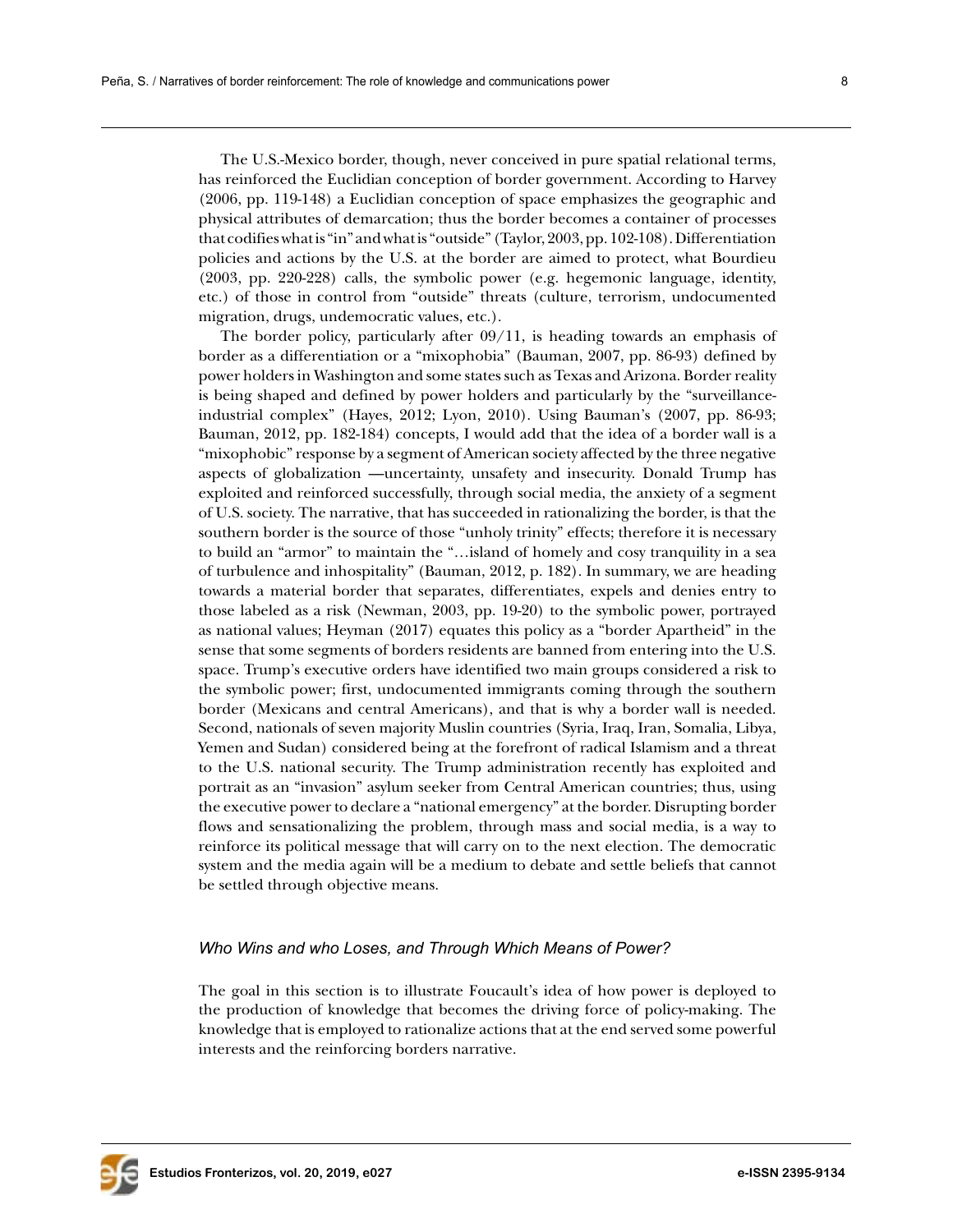This question is answered by first looking at some key actors and asking who benefits and who loses with the implementation of the security-surveillance policies at the border. Heyman (2012, pp. 267-269) analysis is an important key to provide an answer in regards of who the winners are of the differentiation policies and reinforcing of the material border. The author explores something that is puzzling to many border scholars—why border expediency of flows, which works in favor of global capitalism, is severely undermined; Heyman (2012, pp. 263-265) concludes that resources are allocated in favor of "between-port-enforcement" over "port-operation." In other words, resources are spent in favor of interdiction operations against the "illicit economy" (Andreas, 2004, p. 648) such as drugs and human trafficking, that crosses in non-authorized locations (i.e. "between ports" of entry), instead of facilitating the flows of goods and people vetted to cross at authorized ports of entry.

I argue that global capitalism at the border in the form of maquiladora output is still profitable despite costs incurred by border crossing delays; in other words, the marginal gains from speeding flows at the border are not enough to invest in more aggressive lobbying for more efficiency at the border. A different story is the prospect of imposing a 20% "border adjustment tax" or tariff, which could have a substantial impact, particularly, if Mexico retaliates which could disrupt the entire chain of global production. Trump even had to backtrack when in March 29, 2019 threaten to close the "damn border". However, there is another actor that profits from "between-portenforcement" refer throughout the analysis as the "surveillance-industrial complex" (Hayes, 2012). The "surveillance-industrial complex" is defined by Hayes (2012) as a "marriage of technology and security" that links governments, state agencies and corporations along the same lines of liquid surveillance. According to Hayes (2012, p. 170), citing *Visiongain* report, in 2010 global expenditures in national security topped \$178 billion dollars; border security in the form of perimeter surveillance and unmanned ground and aerial surveillance accounted for \$15.8 billion; the Department of Homeland Security (dhs) in the U.S. spends over one billion per year in R&D related to security (Hayes, 2012, p. 173).

In the U.S., agencies related to the "surveillance-industrial complex" such as the dhs, the Drug Enforcement Agency (DEA), The Federal Bureau of Investigation (FBI), the Central Intelligence Agency (cia), among others and contractors associated with putting in place surveillance technologies are the big winners. In order to put things into perspective and to have a dimension of the issue here are some facts in monetary terms. The budget for the 2016 fiscal year authorized for the DHS was \$64 858 484 000 (Department of Homeland Security [DHS], 2016); the proportion of the DHS budget assigned to the Customs and Border Protection (CBP) is equal to  $21\%$  (13) 565 294 000). Applying back-of-the- envelope calculations the entire spending budget of four Mexican border states —Baja California, Sonora, Chihuahua, Coahuila and Tamaulipas is roughly equivalent  $(96%)$  to the entire budget allocated to CBP.<sup>1</sup> The budget allocated to CBP from  $2000$  to  $2009$  increased by  $230\%$  from 1.06 to 3.50 billion and almost fourfold to 13.5 billion in 2016. Border patrol manpower doubled in a decade reaching 17 499; in 2015 reached 20 183 border patrol agents; at the southern border in 1992 there were 3 555 agents and in 2008 there were 15 442 (334% increase).



<sup>1</sup> The 2016 Budget in pesos is as follows: Baja California 44 402 168 922.00; Sonora 54 628 610 718.00; Chihuahua 62 000 000 000.00; Coahuila 43 763 068 000.00; Tamaulipas 43 652 521 208.00. Total budget in dollars (19 to 1 exchange rate) is equal 13 076 124 676.21.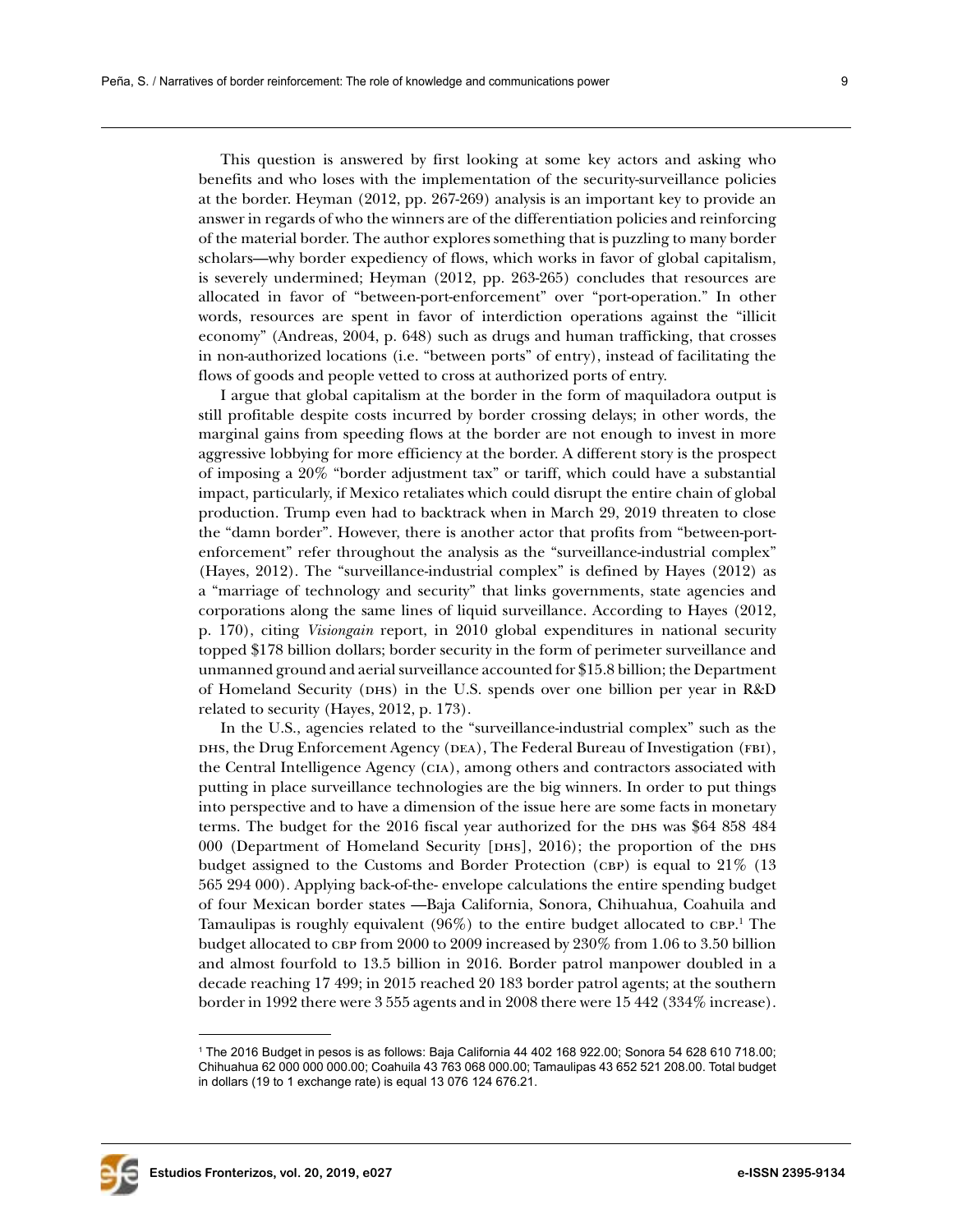The other side of the story is that apprehensions of undocumented migrants reached their highest point in 2000 with 1.65 million, and since then there has been a steady decline (Nunez-Neto, 2008, pp. 13-19; U.S. Customs and Border Protection 2015a). According to the Pew Research Center, Mexican net migration to the U.S. has steadily declined from 2009 to 2012; there were 5.9 million in 2012 compared to 6.4 in 2009; the explanation is that there is an increase in departures and a decline in arrivals (Passel & D'Vera, 2014, p. 9). However, Mexico's border continues being a bridge to other migrants, particularly Central American unaccompanied children, reaching a crisis in 2014 with 68 541 apprehensions of minors (U.S. Customs and Border Protection, 2015b). In 2018 and 2019 another big wave of Central American is taking place in the form of caravans; the big difference is that those migrants are families fleeing violence and seeking asylum in the U.S. instead of young, mostly males, looking for work. The "surveillance-industrial complex" such as CBP as well as those engaged in providing consulting and technology services will be greatly affected if the U.S.-Mexico border becomes seamless or "liquid" and there is not as greater a need for border surveillance; this is an important reason why narratives and discourses coming from this group of power holders will be that the border is a dangerous place, and therefore there is a need to allocating more resources in order to reinforce and make the border secure. The Trump administration is following the same policy by trying to increase manpower at the border; it has set the goal of hiring 5 000 additional border patrol agents and 10 000 ice officers, in addition he wants to relax vetting hiring procedures such as polygraph test to speed up the process.

Shifting our focus to the issue of knowledge and power, I argue, that the "surveillanceindustrial complex" has been successful in steering knowledge produced at academic institutions to serve its interest and validate and solidify its power grip. Traditionally, it is thought that scientific knowledge is objective and value free, however as Bourdieu (2014, p. 163) argues, symbolic power has the characteristic of being "exercise in such an invisible way that people are unaware of its very existence and those subject to it are the first among these, since the very exercise of this power depends on this lack of awareness", while academics still believe in the objectivity and value free of their knowledge, it is clear that some academic knowledge serves power.

Thus, academia and universities in the U.S. are on the winning side with research grant money. Universities have jumped into the national security regime wagon by making applied research and scientific knowledge available to the "surveillanceindustrial complex". DHs has certified 15 programs in universities as Centers of Excellence (coes) on homeland security science and technology, some right at the border (Hayes 2012, p. 173). For example, the University of Arizona with the University of Texas at El Paso (utep) co-lead the National Center for Border Security and Immigration; the National Security Studies Institute at utep is part of that initiative (U.S. Department of Homeland Security, 2015). A newly created center that also deals with border issues at the University of Houston is the Center for Borders, Trade, and Immigration Research (CBTIR); the others coes focus on a variety of topics related to national security such as coastal resilience (University of North Carolina), critical infrastructure (University of Illinois, Urbana-Champaign), Artic domain awareness (University of Alaska, Anchorage), visualization and data analytics (Purdue and Rutgers), localization of explosives related threats (Northeastern University), zoonotic and animal disease defense (Texas A&M and Kansas State University), food protection and defense institute (University of Minnesota), maritime security (Stevens Institute

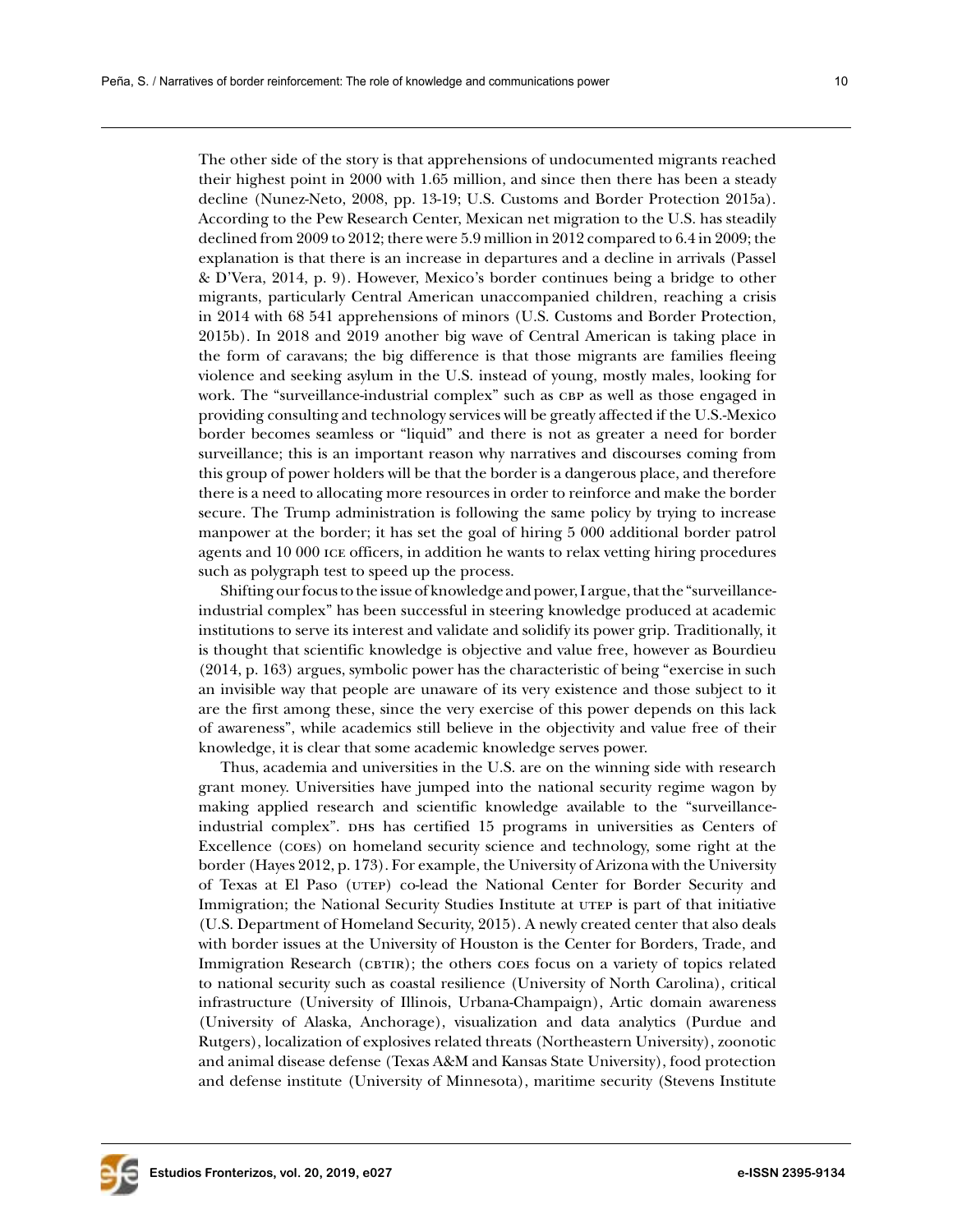of Technology), risk and economic analysis of terrorism events (University of Southern California), study of terrorism and responses to terrorism (University of Maryland), maritime, island and remote and extreme environment security (University of Hawaii and Stevens Institute of Technology), microbial risk assessment (University of Michigan, Drexel University, and Environmental Protection Agency), coastal hazards (unc-Chapel Hill and Jackson State University), preparedness and catastrophic event response (Johns Hopkins University), the national transportation security center of excellent composed of several institutions such as Long Island University at Riverhead, University of Arkansas, University of Connecticut, Rutgers University, Texas Southern University and Tougaloo College.

In the opposite side the research centers that focus on broader border topics such as border governance, inequality, human rights, and "human security" (Slack et al., 2016) etc. are far fewer on the U.S. side. Mexican academic institutions pay more attention to non-security and integration issues. These institutions represent what Foucault (1980, pp. 78-108) denominated "subjugated" knowledge, or in terms of power are examples of counter narratives, that have far less power to induce change and policy actions at the border, or influence a narrative and discourse at the national and binational level. A few centers on the U.S. border states such as UC-San Diego Center for US-Mexico Studies focusing on US-Mexico relations; San Diego State University had a binational public administration program, that was not able to survive beyond its first cohort of binational students; the School of Transborder Studies at Arizona, which is perhaps the only one offering a doctoral degree in transborder studies; centers which focuses on borderlands studies *per se*, Udall Center at University of Arizona focusing on environmental issues including transborder natural resources, New Mexico State University Center for Latin America and Border Studies, University of Texas at Austin LBJ School of Public Affairs; University of Texas at El Paso Center for Inter-American and Border Studies to mention some; Texas A&M International in Laredo, Texas has the Global Initiative and a program in international nonprofit excellence. On the Mexican side El Colegio de la Frontera Norte, a think tank with presence along the Mexican border, focusing on a variety of border topics and publishes an academic journal *Frontera Norte*; the Universidad Autónoma de Baja California (uabc) with its journal *Estudios Fronterizos*; and Universidad Autónoma de Ciudad Juárez are among the universities located in border states and cities that produce knowledge about the border. It is important to mention the Association of Borderlands Studies which publishes the *Journal of Borderlands Studies.* 

So far the analysis has focused on how power and knowledge where the border becomes an object that is socially constructed through the power of deliberation. Thus, it is important to reflect on the issue of communications power, using Castells (2007; Castells, 2013, pp. 10-53) theoretical framework, to explain how knowledge is produced and facts are being deliberated and disseminated to shape a border reality; in short, the border is a socially contested object. Barack Obama was one of the first to show the power of social media as a tool to build an organization and raise money capable of electing a president. The election of Trump, as the U.S. president, just reaffirmed the role of social media (tweeter) as an important deliberation instrument and communications power to shape a border narrative; and the electoral arena is a way to settle which one is more convincing.

Social media has changed the rules of the game of political communication; traditional media outlets now face a counter power in social media. As stated before,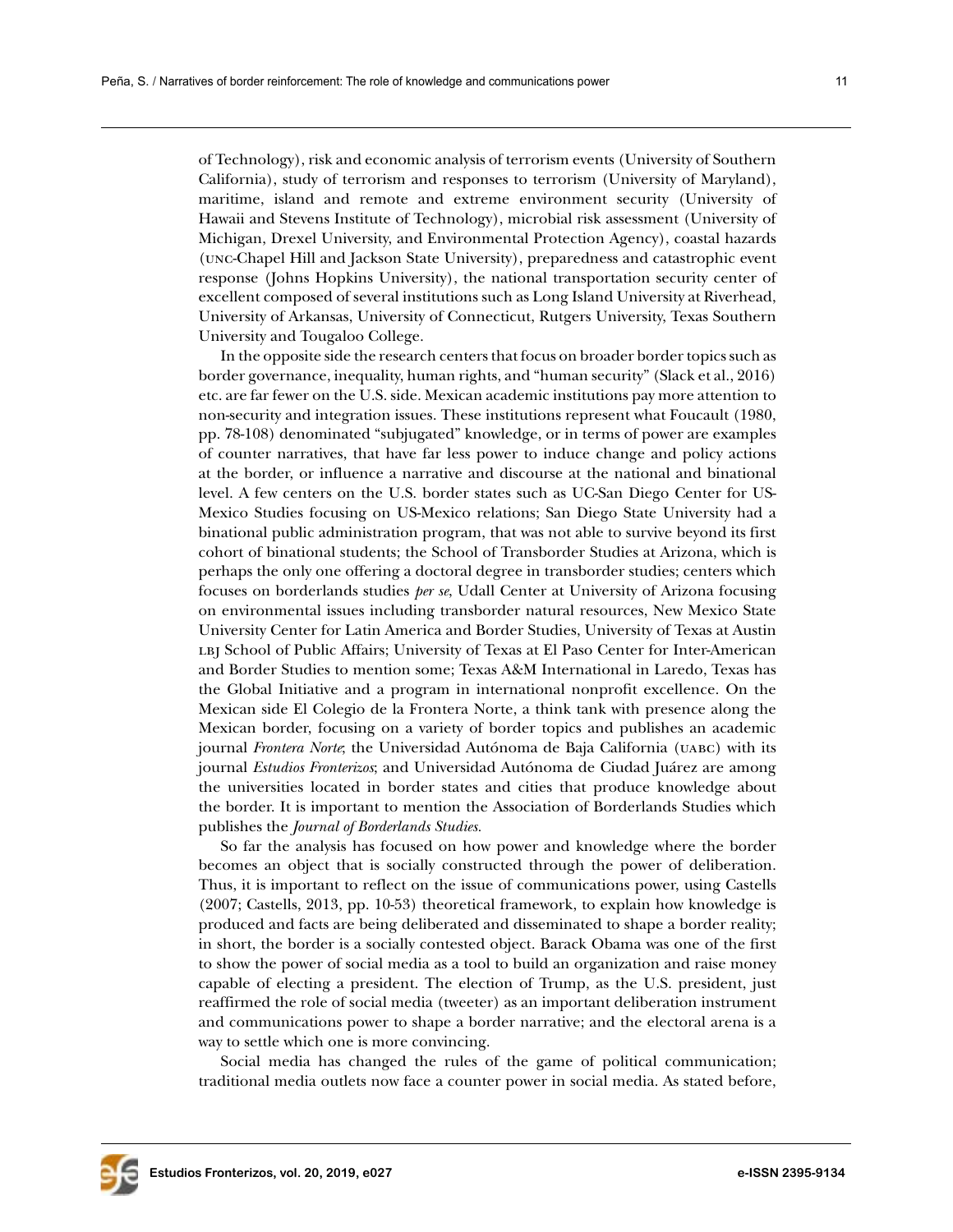traditional mass media (tv, radio, newspapers) were considered the fourth branch of power, and a free media was considered necessary to speak not only truth to power but make power holders accountable by fact checking about the truth. Mass media was an important intermediary of facts and true between politics and the public; if the mass media did not report it an event or fact did not exists in the public opinion. However, social media has changed dramatically the role of mass media as an important filter of truth and facts; truth and facts are now deliberated not only in mass media but in the social networks. Trump succeeded making nafta, the border wall, undocumented migration, and drugs topics in the election using social media as a channel to deliberate and bypass traditional media. One of the criticisms is that social media facts are not accurate or truthful "knowledge"; thus calling this era post-truth politics, to the point that the Oxford Dictionary named it the 2016 international word. Social media articulates a network of people that not necessarily looks for facts to form an opinion, but rather a network that reaffirms already made opinions regardless of accuracy or lack of.

The fact of the matter is that social media *vis a vis* academic outlets have more power and influence in shaping people's views; the median voter does not look facts in an objective way to shape his or her opinion, the median voter rather selects facts or opinions that validate or support his or her already held beliefs about the "truth" about the border that helps him or her to act—that is practical wisdom. The U.S. election shows that almost half of the American voters and regions such as Midwestern states, where the rustbelt is located and affected by globalization forces, do indeed hold negative views of Mexico in general and NAFTA and the border in particular. Then they are willing to support policies reinforcing borders in the form of walls and fences to protect and/or regain their symbolic power and identity.

## *Is it Desirable? And what can be Done?*

This section combines the two questions because they cannot be look at separate; the answer to whether the trend and direction is desirable or no is linked to the strategies and actions that need to follow. The answer to the question of whether is desirable is a matter of deliberation as Aristotle would suggest. Desirability, in addition to perception and reason, is one of the three aspects associated with the "soul" that leads to action, and "the origin of action is choice and that of choice is desire and reasoning with a view to an end" (Aristotle, 2009, p. 103).

Trade and environment were important elements of the border narrative and policies, from the 1980s until the events of 09/11, providing some cohesion and galvanizing action based upon cooperation and a common end. nafta and the creation of environmental institutions such as the Border Environment Cooperation Commission (becc) are examples of the border governance based upon agreed goals and ends. However, since 09/11 it has become more difficult to reach an agreement about goals and ends; the border and its symbolic meaning is an example of a "wicked" problem (Blanco, 1994, pp. 21-25), where neither the goals are agreed to nor social technologies to solve the problems are known; therefore, the only way out of the dilemma is through deliberation. The fact of the matter is that the narrative that has prevailed is the one advanced by the "security-industrial complex" that the border is a

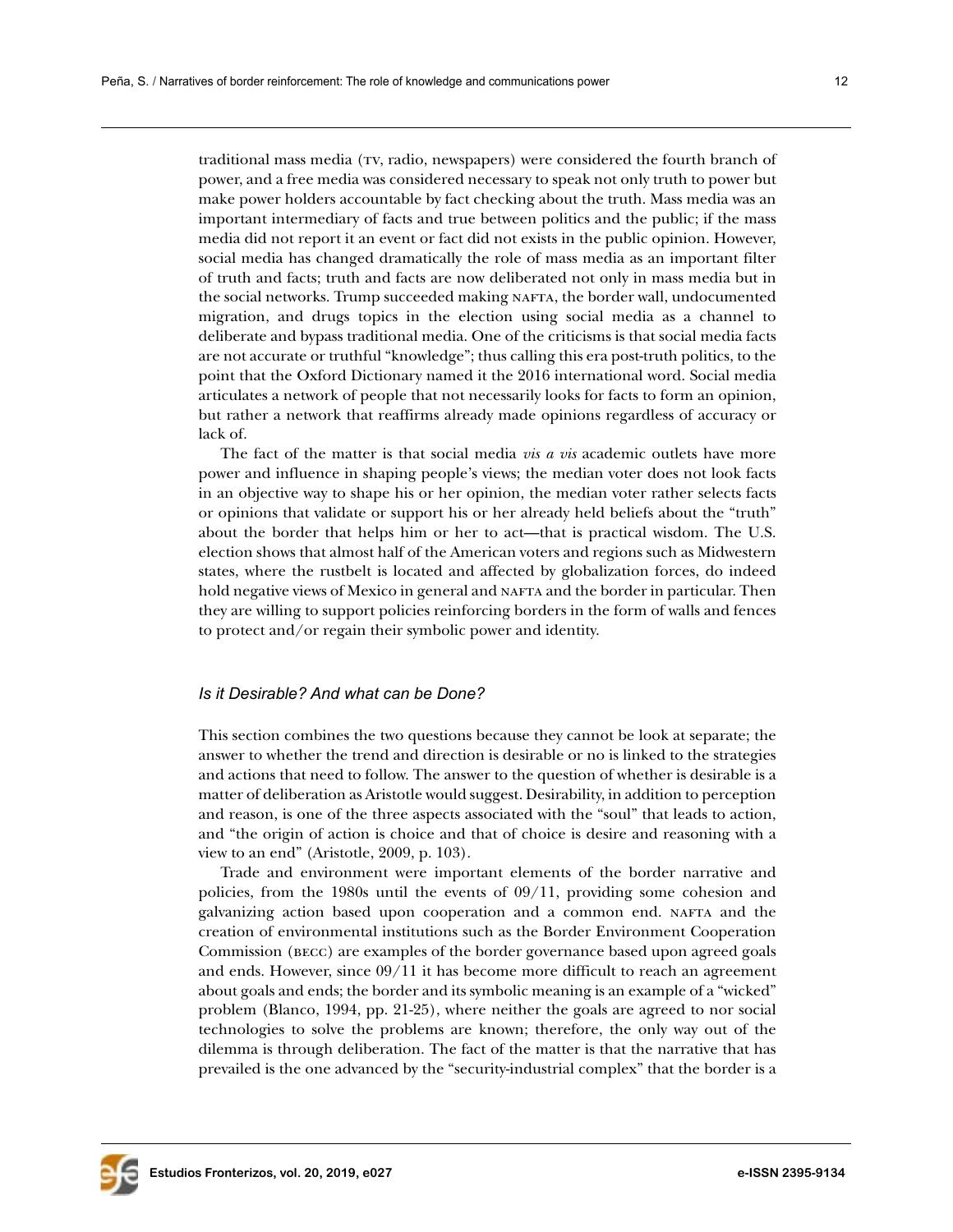threat and out of control (Slack et al., 2016). Therefore, the desirable action would be to create a narrative that becomes a counter power (Foucault, 1980, pp. 134-145) to be able to compete successfully in the arenas (government bureaucracies, legislatures, congress, courts, elections, etc.) where truth about the border is being deliberated and settled.

There is a need to create an alternative narrative that will lead us toward a state where the border is seen as an asset or resource (Sohn, 2014) important for capitalism and capital accumulation under globalization, therefore, emphasizing "port-operation" rather than "between-port" interdiction operations (Heyman, 2012, pp. 263-264), and where civil and human rights of people are respected (Pallitto & Heyman, 2008, pp. 327-329). In summary, a seamless border based on relational spatial relations and spaces of flows that produced shared symbolisms; instead of a material Euclidian border that emphasizes geographical physical barriers and separation. How can this desire be reached?

One strategy is to make knowledge produced in academia more relevant; not only based on sound scientific principles, but also useful in the arenas of deliberation. It is imperative to create an alternative discourse. Science and research centers can be important resources to deploy to create a different narrative; the Centers of Excellence can be employed not only to study security issues but ways to cooperate. Mexico, in the last decades, has built considerable human capital through academic institutions such as El Colegio de la Frontera Norte, Universidad Autónoma de Baja California (uabc), Universidad Autónoma de Ciudad Juárez (uacj) among others located at the border. Mexican and U.S. institutions along border' states need to be not only centers of knowledge production but also part of the discussion in the deliberation arenas in order to influence narratives. Border research needs to be based on partnerships and intersubjective research strategies that would allow border researchers to hear and learn from other perspectives and each other.

Another strategy is to explore and replicate the Erasmus program implemented by the European Union to promote crossborder and transnational education programs, so citizens in both countries can learn from each other, and find that there are more things that bring us together than separate us. I am not aware of dual degree programs related to public policy making that would allow professionals across the border to learn how things work on both sides of the border. There is an online program offered by El Colegio de la Frontera Norte about U.S.-Mexico Border Studies whose goal is to train people that understand the border and can offer policy solutions. Therefore, there is a lack of understanding of policy process by both sides; this kind of knowledge is needed to advance a coherent agenda by binational and bicultural border people. There have been some efforts of dual degree programs that have not been sustained; for instance, a program between uabc and San Diego State University to offer a joint degree on border planning and administration. It is important to develop binational degree programs to train future leaders and policy specialists that would offer new narratives. An intermediate stage perhaps could be to increase academic exchange among faculty and students, dual credits, etc. It is important to develop crossborder human capital that would be the means not only to build a transnational professional bureaucracy but also to facilitate and influence action in the deliberative arenas.

Last strategy but not for that least important is what Mexico can do in alliance with other powerful actors. I argue that Mexico's view on sovereignty needs to be reconceptualized and stop acting as a "sensitive porcupine" (Davidow, 2004, pp. xi-xvii)

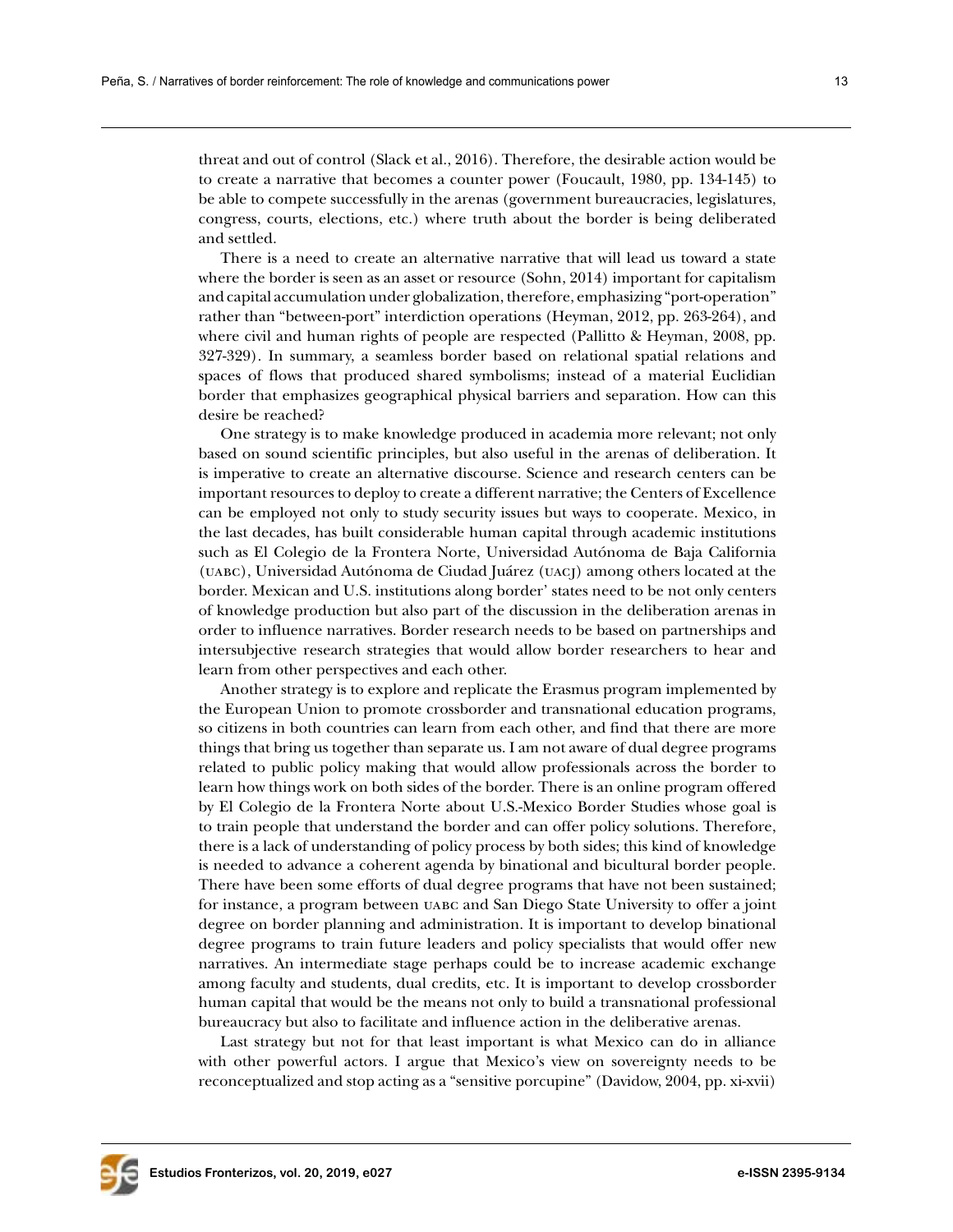that reacts to any minor action, and move beyond victimization discourses towards a more pragmatic approach and exercise whatever soft power (i.e. positive views the world holds of the country) it holds (Meyer, 2016). It is necessary to move beyond the Estrada' Doctrine based upon the notion of sovereignty respect and rights to self-determination of each nation and non-intervention. It is important to lobby and offer a different narrative, in the deliberation arenas where truths are formed, to the one portrayed by the "security-industrial complex". Mexico can learn a great deal from Israel. Silva-Herzog (2016) in an editorial puts the topic in a very eloquent way, regarding Trump's narrative, saying that the: Mexican government [previous to the election] has not been capable of defending an association, that is beneficial for both nations, and that also poses complex challenges. Calling names or adjectives to the aggressor [Donald Trump] is not what it is about.

In order to defend this beneficial association is necessary to form partnerships with multinational corporations, congressmen pro-Mexico and pro-nafta, state governors, etcetera; all the stakeholders around nafta and more fluid borders to become a counter power to the "security-industrial complex.

# **Conclusions**

This article has been an attempt to use of phronesis as a methodological and analytical tool to explain re-bordering processes and dynamics taking place at the U.S.-Mexico border. It is important to remind the main question of the paper: Why the "reterritorialization" narrative of reinforcing differences and solidifying the border has prevailed, despite the fact that there is evidence (trade, foreign direct investment, etc.) showing that a more seamless border is an important economic asset for both countries? The answer to the question of why objective knowledge lack political influence in a context where "wicked problems" exist in which there is neither an agreement about the objectives and problem definition nor the social technologies to find solutions (Blanco, 1994, pp. 21-25). Thus, the only way to define the problem or reality is through deliberation and power relations where "value rationality" plays a key role in the production of knowledge. The U.S.-Mexico border was an iconic case study to undertake an analysis of how communication power plays a key role in defining reality and border policy agenda. The four guiding questions used to approach power relations allow me to deconstruct power relations to understand the making of a narrative of border reinforcement and differentiation in the form of walls and fences. After all, as Bauman suggests (2007, pp. 5-26; Bauman, 2012, pp. 1-15), borders are a tangible manifestation of a "solid" institution designed to manage fear and anxiety that outsiders cause for those "inside."

The short list of winners and losers was intended to be only illustrative not exhaustive of the entire set of border actors. The list allowed me to focus on what I considered to be the most pressing issues from my own academic bias. The future research agenda that lies ahead is to expand the list of border actors and analyze not only who wins and loses with a border barrier but how power is displayed and exercised to rationalize and produce a border reality.

The midterm elections in the U.S. in November 2018 offered once more a scenario where communications power very likely will play an important role. Trump trough

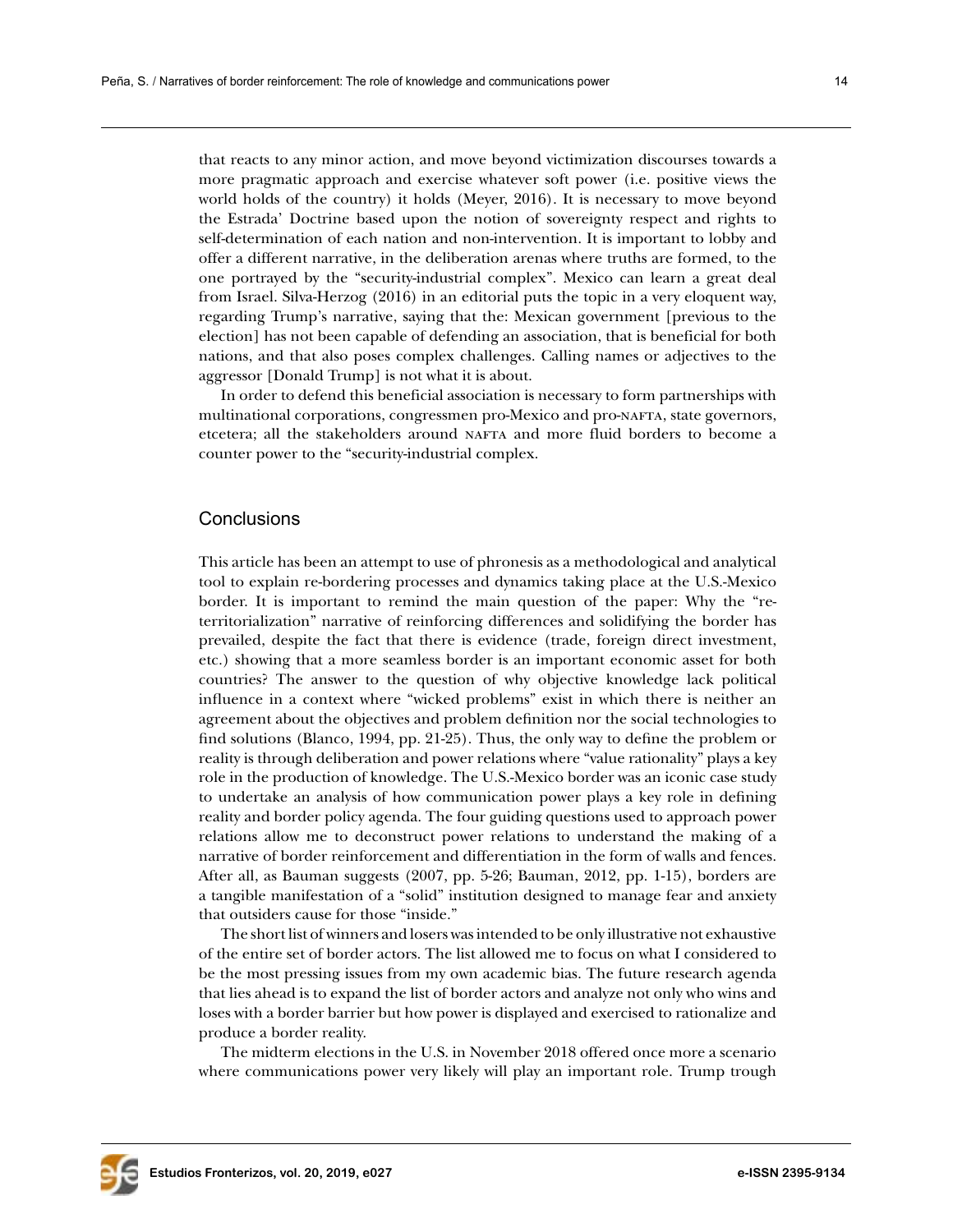social media capitalized politically and exploiting to his advantage the Central American migrant's caravan passing through Mexico with the hope of getting asylum in the U.S., again, migrants are portrait as "invaders" and social media and mainstream media are playing a crucial role. The midterm elections, despite the fact that democrats took control of the House of Representatives, were not as catastrophic as some experts suggests for the Trump administration. The U.S. Senate still a very powerful allied of the policy of reinforcing borders. The direction that the Supreme Court will take in the future is an open question; Trump has scored some victories in the judicial system.

This approach offered new route for inquiring about policy making and politics. Unlike traditional approaches, that assume "pure rationality", this article put at the center the role of "practical wisdom" as a form of power relations in deliberation arenas, and how these shape policy outcomes. This paper is an attempt to explain rebordering processes from a perspective of knowledge, power and communication and taking a post-positivist social sciences approach that puts the emphasis on power and communication (Bernstein, 2010; Flyvbjerg, 2001); a step forward beyond ontological objectivism and subjectivism.

# References

- Andreas, P. (2004). Illicit International Political Economy: The Clandestine Side of Globalization. *Review of International Political Economy, 11*(3), 641-652.
- Aristotle. (2009). *The Nicomachean Ethics*. Oxford, United Kingdom: Oxford University Press.
- Bauman, Z. (2007). *Liquid Times: Living in an Age of Uncertainty*. Cambridge, United Kingdom: Polity Press.
- Bauman, Z. (2012). *Liquid Modernity.* Cambridge, United Kingdom: Polity Press.
- Bernstein, R. J. (2010). *The Pragmatic Turn*. Cambridge, United Kingdom: Polity Press.
- Blanco, H. (1994). *How to think about social problems: American pragmatism and the idea of planning*. Westport, Connecticut, United States: Greenwood Press.
- Boehmer, C. R. & Peña, S. (2012). The Determinants of Open and Closed Borders. *Journal of Borderlands Studies, 27*(3), 273-285.
- Bourdieu, P. (2003). *Language and Symbolic Power*. Boston, Massachusetts, United States: Harvard University Press.
- Bourdieu, P. (2014). *On the State: Lectures at the College of France 1989-1992*. Malden, Massachusetts, United States: Polity Press.
- Boyce, G. A. (2016). The Rugged Border: Surveillance, Policing and the Dynamic Materiality of the US/Mexico Frontier. *Environment and Planning D: Society and Space, 34*(2), 245-262.
- Brenner, N. (1999). Beyond State-centrism? Space, Territoriality, and Geographical Scale in Globalization Studies. *Theory and Society, 28*(1), 39-78.
- Castells, M. (2007). Communication, Power and Counter-power in the Network Society. *International Journal of Communication, 1*, 238-266.
- Castells, M. (2013). *Communication Power.* New York, United States: Oxford University Press.

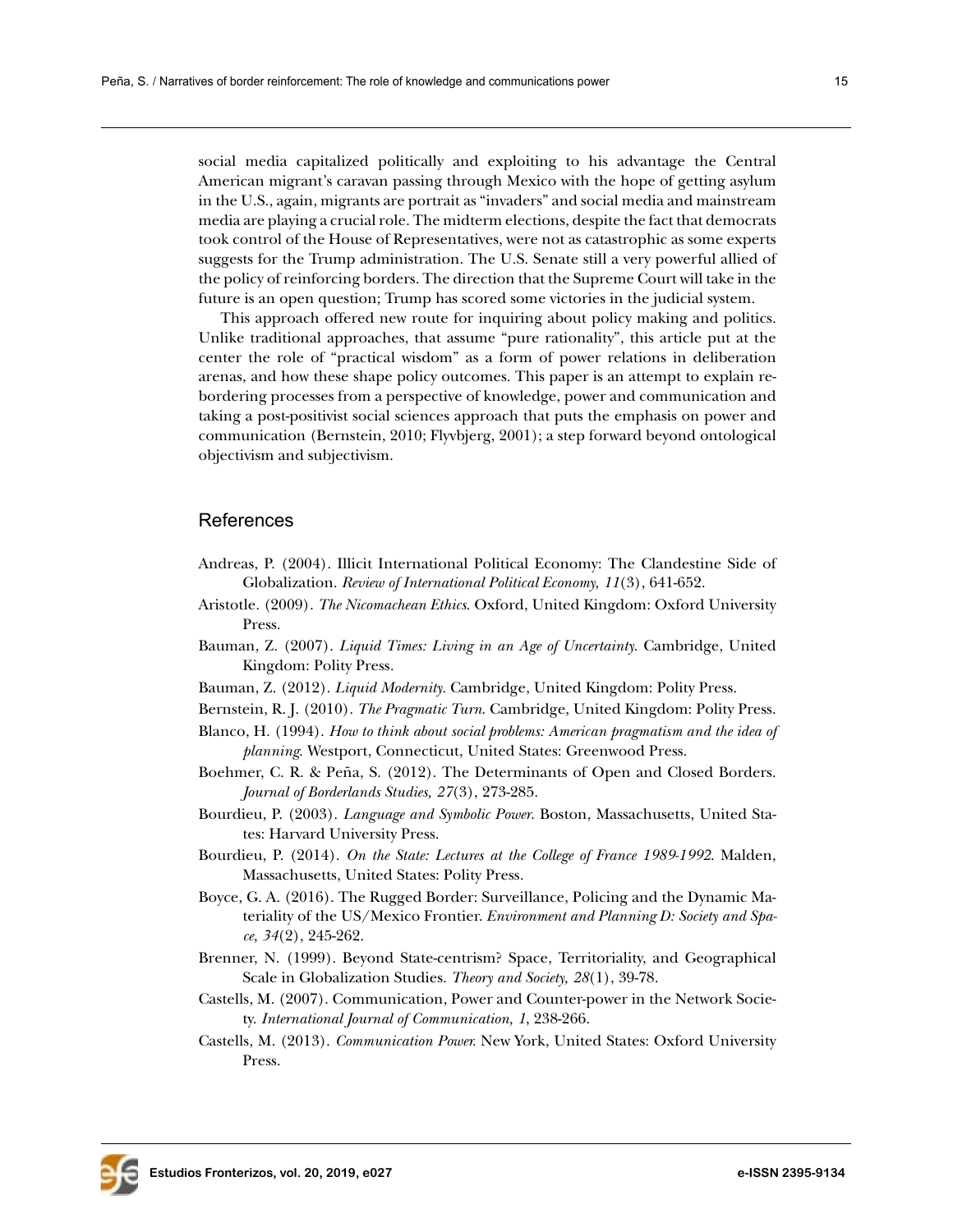- Davidow, J. (2004). *The U.S. and Mexico: The Bear and the Porcupine*. Princeton, United States: Markus Wiener.
- Department of Homeland Security (dhs). (2016). *Budget-in-Brief: Fiscal Year 2016*. Retrieved from [https://www.dhs.gov/sites/default/files/publications/FY\\_2016\\_](https://www.dhs.gov/sites/default/files/publications/FY_2016_DHS_Budget_in_Brief.pdf) [DHS\\_Budget\\_in\\_Brief.pdf](https://www.dhs.gov/sites/default/files/publications/FY_2016_DHS_Budget_in_Brief.pdf)
- Flyvbjerg, B. (2001). *Making Social Science Matter: Why Social Inquiry Fails and how it can Succeed Again.* Cambridge, United Kingdom: Cambridge University Press.
- Forester, J. (2001). An Instructive Case-study Hampered by Theoretical Puzzles: Critical Comments on Flyvbjerg's Rationality and Power. *International Planning Studies*, *6*(3), 263-270.
- Foucault, M. (1980). *Power/Knowledge: Selected Interviews and Other Writings, 1972-1977*. New York, United States: Random House.
- Foucault, M. (2004). *Security, Territory, Population: Lectures at the College de France 1977- 1978*. New York, United States: Picador Palgrave.
- Fuentes, C. M. & Peña, S. (2010). Globalization, Transborder Networks, and US-Mexico Border Cities. In K. Staudt, C. M. Fuentes & J. E. Monárrez (Eds.), Cities *and Citizenship at the US-Mexico Border: The Paso del Norte Metropolitan Region* (pp. 1-19). New York, United States: Palgrave Macmillan.
- Habermas, J. (1985). *The Theory of Communicative Action. Volume 1. Reason and the Rationalization of Society*. Boston, Massachusetts, United States: Beacon Press.
- Harvey, D. (2006). *Spaces of Global Capitalism*. New York, United States: Verso.
- Hayes, B. (2012). The Surveillance-Industrial Complex. In K. Ball, K. D. Haggerty & D. Lyon (Eds.), *Routledge Handbook of Surveillance Studies* (pp. 167-175). Abingdon, United Kingdom: Routledge.
- Heyman, J. (2012). Capitalism and US Policy at the Mexican Border. *Dialectical Anthropology, 36*, 263-277.
- Heyman, J. (2017). Contributions of U.S.-Mexico Border Studies to Social Science Theory. In C. Vélez-Ibáñez & J. Heyman (Eds.), *The US-Mexico Transborder Region. Cultural Dynamics and Historical Interactions* (pp. 44-64). United States: University of Arizona Press.
- Lyon, D. (2010). Liquid Surveillance: The Contribution of Zygmunt Bauman to Surveillance Studies. *International Political Sociology,* 4, 325-338.
- Meyer, L. (December 22, 2016). Construir un poder blando. *Reforma*. Retrieved from [http://www.reforma.com/aplicaciones/editoriales/editorial.aspx?id=103703](http://www.reforma.com/aplicaciones/editoriales/editorial.aspx?id=103703 )
- Morgenthau, H. J. (2014). A Realist Theory of international politics. In C. Elman & M. A. Jensen (Eds.), *Realism Reader* (pp. 53-59). New York, United States: Routledge.
- Newman, D. (2003). On Borders and Power: A Theoretical Framework. *Journal of Borderlands Studies, 18*(1) 13-25.
- Nunez-Neto, B. (2008). *Border Security: The Role of the U.S. Border Patrol*. Retrieved from [http://digitalcommons.ilr.cornell.edu/cgi/viewcontent.cgi?article=1577&](http://digitalcommons.ilr.cornell.edu/cgi/viewcontent.cgi?article=1577&context=key_workplace ) [context=key\\_workplace](http://digitalcommons.ilr.cornell.edu/cgi/viewcontent.cgi?article=1577&context=key_workplace )
- Paasi, A. (2010). Commentary: Regions are Social Constructs, but who or What `Constructs' Them? Agency in Question. *Environment and Planning, 42*, 2296-2301.
- Paasi, A. (2011). The Region, Identity, and Power. *Procedia Social and Behavioral Sciences, 14,* 9-16.